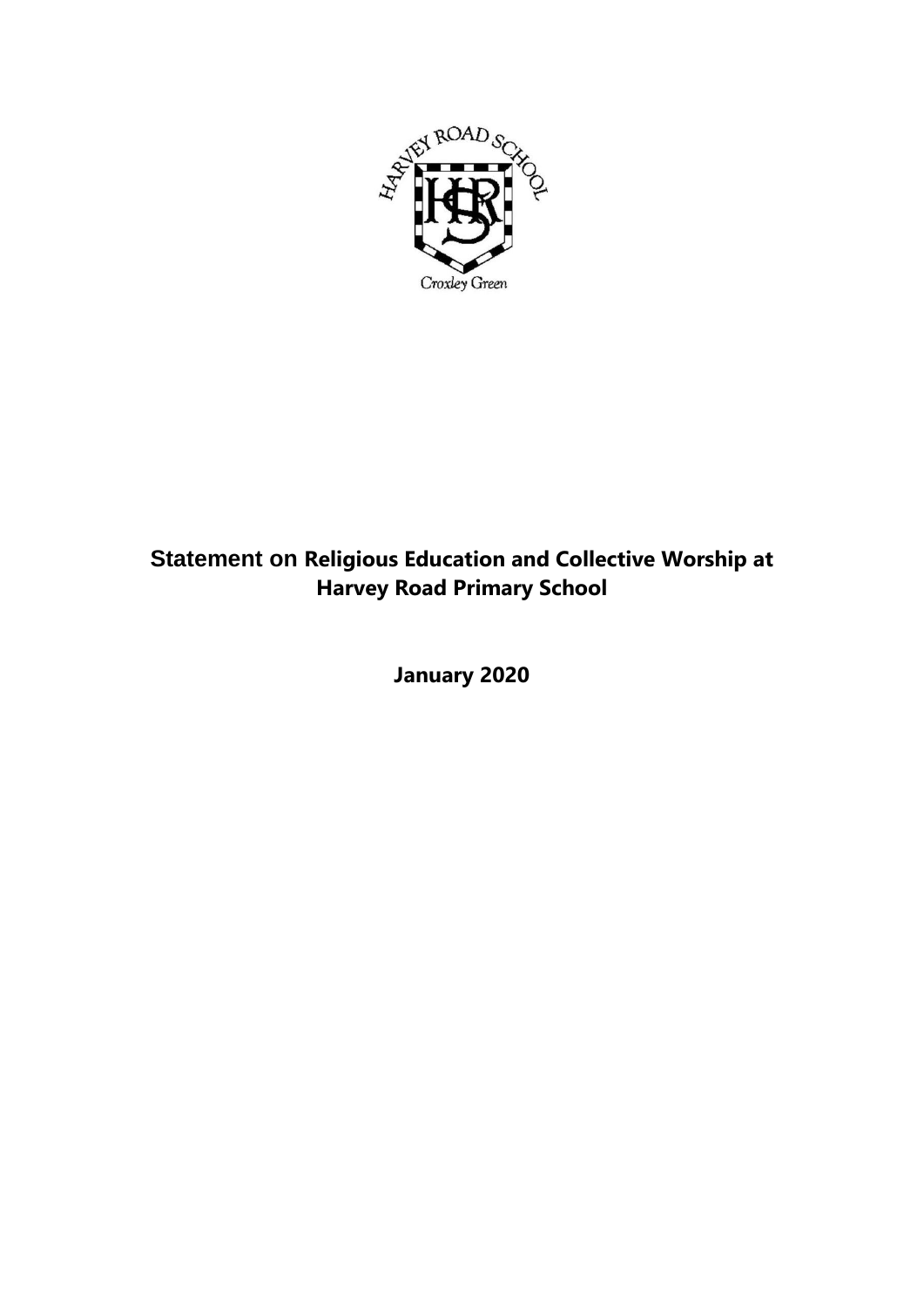Harvey Road School does not have a designated religious character. This means we are not a faith school. However, governors recognise that we do have the responsibility to provide a broad and balanced curriculum that will equip our children to understand and successfully live within an increasingly diverse world. Below is our rationale as to why we have assemblies that focus primarily on Christianity as well as other religions. This rationale also includes why we take part in and celebrate a wide range of religious events and festivals through the year.

This document should be read in conjunction with the Harvey Road School RE and Collective Worship policies.

## **Religious Education**

Harvey Road School's Religious Education (RE) curriculum both supports and strengthens what we aim to do in every aspect of school life. It makes a significant contribution to pupils' spiritual, moral, social and cultural (SMSC) development; to their knowledge and awareness of Prevent (risk of being radicalized), British values, keeping children safe and the diversity, equality and cohesion agendas. These are all essential contributing factors in providing outstanding RE teaching and learning for all children.

Our RE policy states that our curriculum will reflect the fact that the religious traditions in Great Britain are in the main Christian, while taking account of the teaching and practices of the other principal religions represented in Great Britain (Section 375(3) of the Education Act 1996). This means that Harvey Road School's main focus when looking at the world faiths will be primarily Christian.

We recognise that there is also a need to be inclusive, ensuring that all the major faiths have an opportunity to share their common values and practices whilst also including atheist, agnostic and humanist perspectives. To be educationally and legally acceptable, RE encourages an open and honest enquiry and an awareness of prejudice; we will seek to encourage all participants to reflect upon their own beliefs and values, and respect the rights of others to do likewise.

RE presents many opportunities to explore multicultural and equal opportunities. Moral questions will be raised and pupils will develop a sense of citizenship, promoting honesty, compassion, respect and responsibility. To achieve this, not only will links be made with people and communities that have links with Christian and other faith groups within our locality but children will also take part in and learn about traditional cultural events. These events will include traditional nativity plays, harvest festivals, Yom Kippur, Chinese New Year, carol concerts, Diwali, Eid, Hanukkah and Holi and many others.

## **Collective Worship**

The Department for Education stated a general position on collective worship in English schools as being:

*All maintained schools without a designated religious character must provide a daily act of broadly Christian collective worship for their pupils. In community schools and non-faith*